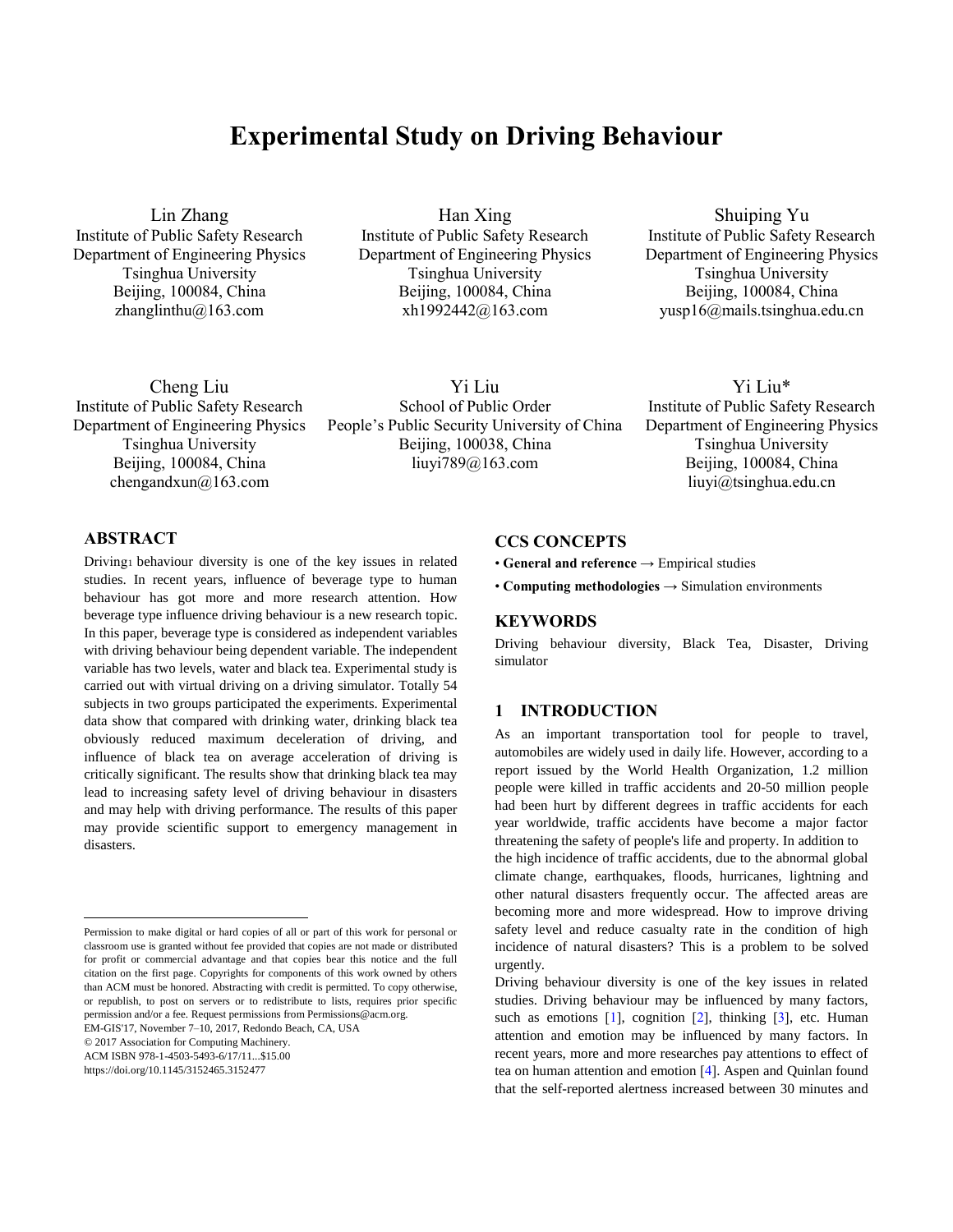60 minutes after drinking tea compared to drinking decaffeinated beverages [5]. In particular, studies have shown that the alertness score improved after drinking black tea [6]. In a recent study, researchers found that drinking tea immediately increased emotional well-being, compared to drinking water. In addition, the cross-sectional data of healthy Japanese adults showed that a large number of tea drinking (more than five cups per day) was associated with reduced psychological distress [7]. Tea is known to be benefit to cognitive nerves, especially in terms of attention [8]. Hindmarch et al. found that, compared with water contain caffeine, drinking caffeinated tea increases the Critical Flicker Fusion Threshold (CFFT), and that the higher the concentration of tea, the greater the effect. Drinking tea is good for improving attention [9]. De Bruin et al. used double-blind, placebocontrolled cross-design and more complex attention tasks to further study these effects in two recent studies  $[6]$ .

More researches focused on effect of psychological performance, especially on the effect of attention and emotion [8]. For instance, Taubman-Ben-Ari compared the positive emotions drivers with neutral and negative emotions drivers, and the analysis indicated positive emotions lead to a higher willingness to drive recklessly [10]. Hu et al. found that negative emotions lead to higher risk perception, risk attitude and self-report risk driving [11]. In addition, Aspen and Quinlan evaluated subjects' mood immediately after drinking tea, and collected physiological measurements (e.g., skin conductance and blood pressure) in a controlled laboratory conditions. The results showed that drinking tea can better stimulate the autonomic nervous system in the form of increased awareness compared with drinking water [5].

Researches of driving behaviour diversity in disasters has been paid more attention in recent years while less research has been published considering influence of beverage type. In this paper, influence of beverage type to driving behaviour is studied in the context of earthquake disaster with virtual driving on a driving simulator.

#### **2 EXPERIMENTAL STUDY**

#### **2.1 Subjects**

Totally 54 subjects were recruited for this experiment, with male subjects accounting for 79.6% of the total sample size and 20.4% for female subjects. In addition, more than 59.3% of the subjects have more than 3 years of driving experience. All of the subjects had a certain experience in urban driving and were able to report their emotional state normally. Before the start of the experiment, the experiment process and equipment will be told to the subjects, but the purpose of each experiment link is secret in order to reduce the interference by the subjective thinking of the subjects.

#### **2.2 Experimental design**

Previous studies have shown that drinking tea has certain effect to the emotions and attention, while emotions and attention have a very important effect on driving behaviour. Therefore, drinking tea may influence driving behaviour. We conclude that drinking

2

black tea makes people reflect higher alertness and reduces psychological distress. Although there has been a lot of literature on the effects of emotions on driving behaviour, however, there are few specific studies on the effect of beverage on driving behaviour. In this paper, beverage type is considered as independent variables with driving behaviour being dependent variable. The independent variable has two levels, water and black tea. Experimental study is carried out with virtual driving on a driving simulator. Earthquake disaster is supposed as environment. Since this paper focused on the influence of beverage on driving behaviour, virtual driving on a driving simulator is designed with car-following behaviour. Fig. 1 and Fig. 2 show the experimental equipment and interface of the software used for virtual driving.



Figure 1: **Driving simulator.**



Figure 2: **Interface of software.**

In order to ensure that each subject has the same experimental condition in car-following state, the velocity of front car is pre-set in the experimental studies, as shown in Fig. 3. There are several braking during driving process of the front-car. This is to record following car's car-following behaviour. The following car is driven by each subject on the driving simulator.

Experiment was performed in three separate areas. Area No. 1 is for waiting and rest. Area No. 2 is driving simulator lab, area No. 3 is used for watch video and drink beverage. Each area has one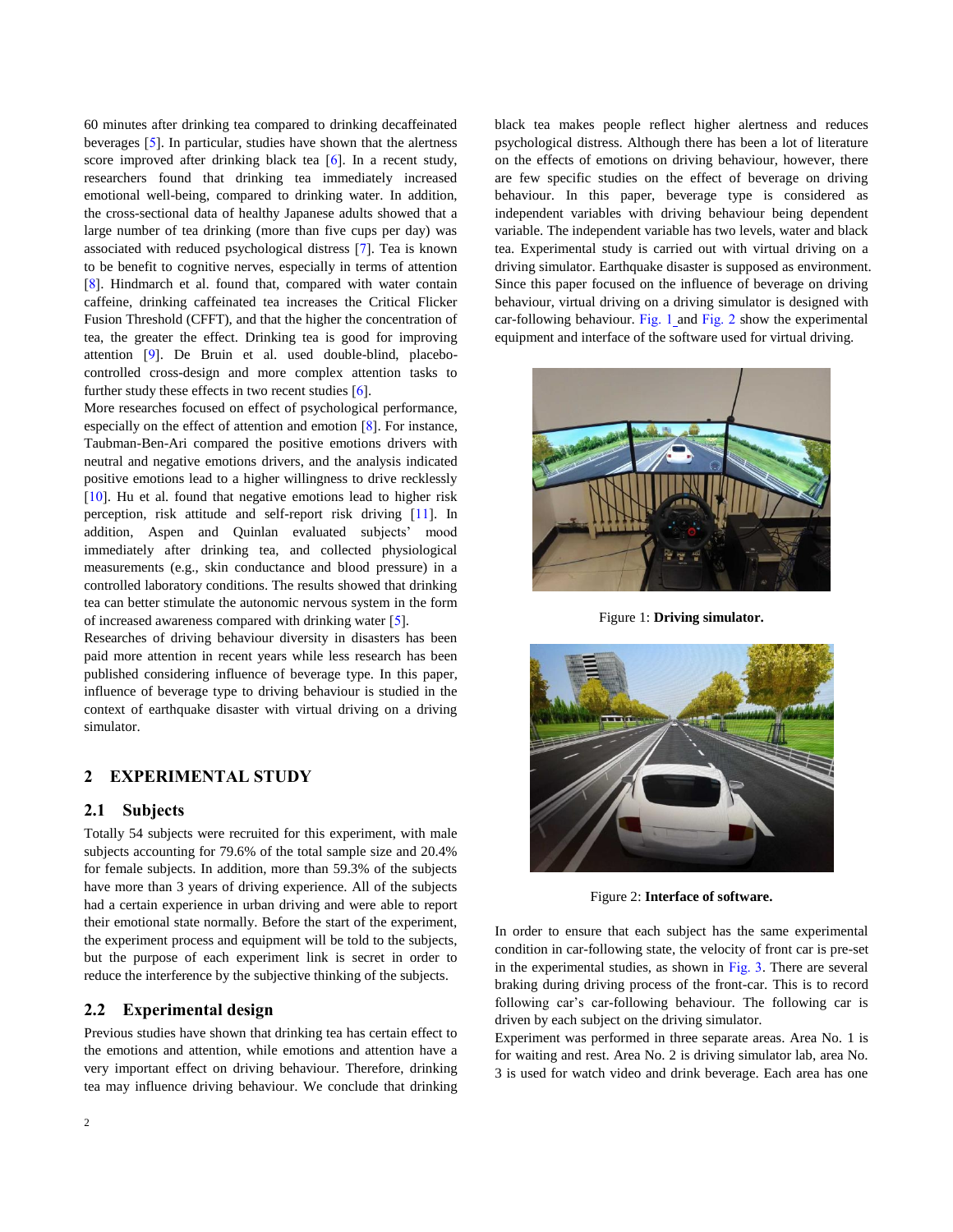experimenter. Each experimenter knows only information of their own area thus forms the double-blind experiments.



Figure 3: **Velocity of front car.**

A 2-minutes video of earthquake was shown to each subject to let them has the feeling of being in the environment of earthquake.

The variable of beverage type has two levels, water and black tea. Bottle water and bottle black tea with sugar-free bought from supermarket were applied in the experiments. Unified, disposable paper cups were used for drinking beverage by subjects.

The task given to each subject is: Please recall the video you just watched. Imaging that, the city had just suffered from an earthquake. the houses collapsed, the water supply was crippled, the food was in short supply, the city was in a dangerous state. There may be aftershocks in the city area. Fortunately, you're not in the epicentre. Now your company needs you to drive to another city of about 50 kilometres away, and you need to arrive as soon as possible. Arriving late will have a great impact on the followup work. If you are ready, your business trip begins.

#### **2.3 Experimental procedure**

Experimental procedure is as follows:

1) Subject was directed to area No. 1 to wait and rest for several minutes.

2) Subject moves to area No. 2 and do some practice on the driving simulator.

3) Subject moves to area No. 3 to watch the 2-minutes video of earthquake disaster. During watching video, serve subject with beverage.

4) Subject moves to area No. 2 and do the experimental task.

5) After finishing experimental task, subject moves to area No. 1 and get 50 RMB as experimental payment.

### **3 RESULTS**

Experimental results are shown in Table 1 and Table 2. Table 1 shows mean value of maximum deceleration of different beverage groups. Table 2 shows One-Way ANOVA of maximum deceleration of different beverage groups.

#### Table 1: **The mean value of maximum deceleration of different beverage groups**

| Group                                                                                                                                                                                 | The average value<br>of the maximum<br>deceleration | N  | Standard<br>deviation |  |  |  |
|---------------------------------------------------------------------------------------------------------------------------------------------------------------------------------------|-----------------------------------------------------|----|-----------------------|--|--|--|
| DW                                                                                                                                                                                    | 52.60                                               | 27 | 57.48                 |  |  |  |
| DBT                                                                                                                                                                                   | 15.43                                               | 27 | 20.44                 |  |  |  |
| Total                                                                                                                                                                                 | 34.02                                               | 54 | 46.67                 |  |  |  |
| $N^{11}$ $\wedge$<br>$\mathbf{1}$ $\mathbf{W}$ $\rightarrow$ $\mathbf{N}$ $\mathbf{N}$ $\mathbf{m}$ $\mathbf{N}$ $\rightarrow$ $\mathbf{N}$<br>$\mathbf{r}$<br><b>AT</b><br>$\lambda$ |                                                     |    |                       |  |  |  |

Note: DW (Drink Water), DBT (Drink Black Tea)

The results of Table 1 show that the mean value of maximum deceleration of drinking black tea group is much less than that of drinking water group. The mean value of maximum deceleration of drinking black tea group is  $15.43 \text{m/s}^2$  while the mean value of maximum deceleration of drinking water group is 52.60m/s<sup>2</sup>.

Table 2: **One-Way ANOVA of the maximum deceleration of different beverage groups**

|                 | Sum of<br>square | DF | Mean<br>square | F  | Significance |
|-----------------|------------------|----|----------------|----|--------------|
| Inter-<br>group | 18652            | 1  | 18652          | 10 | 0.003        |
| Intra-<br>group | 96762            | 52 | 1860           |    |              |
| Total           | 115415           | 53 |                |    |              |

Note: \*\*\*p<0.01, \*\* p<0.05, \* p<0.1

The results of Table 2 show that the maximum deceleration of drinking water group is significantly different from drinking black tea group (p value is 0.003, which is much less than 0.01). The results show that, compared with drinking water, drinking black tea may significantly reduce the maximum deceleration of the drivers in disasters. The research results indicated that drinking black tea may improve driving safety level and thus help in emergency response and rescue.

## **4 CONCLUSIONS**

Experimental study on influence of beverage on driving behaviour in disasters is carried out. Beverage type is considered as independent variables with driving behaviour being dependent variable. The independent variable has two levels, water and black tea. Experimental study is carried out with virtual driving on a driving simulator. Totally 54 subjects in two groups participated the experiments. Experimental results show that the maximum deceleration of drinking water group is significantly different from drinking black tea group. The mean value of maximum deceleration of drinking black tea group is much less than that of drinking water group.

The research results indicated that drinking black tea may improve driving safety level and thus help in emergency response